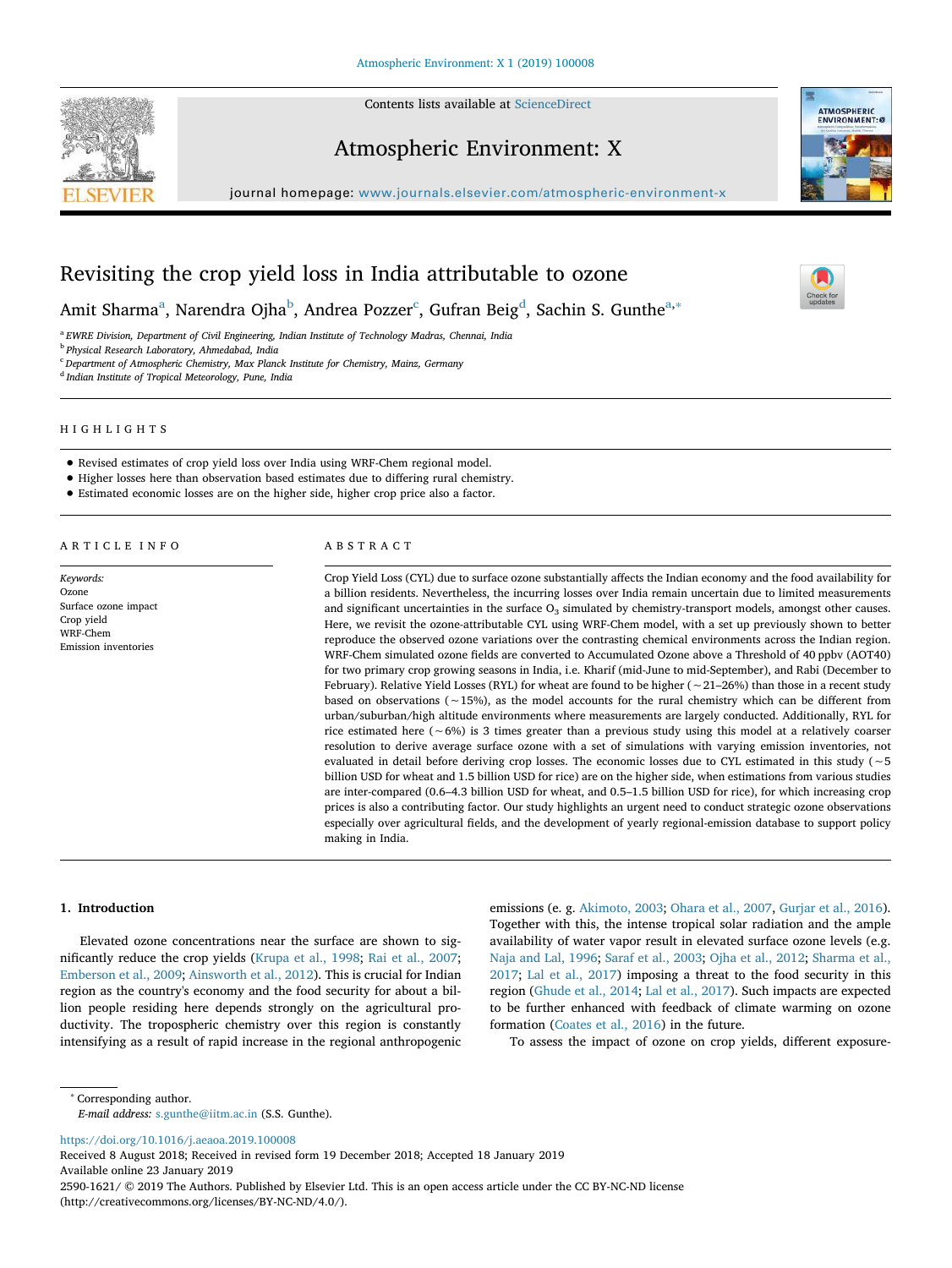#### Table 1

| Comparison of estimated relative yield loss (%) for wheat and rice with previous studies. |  |  |
|-------------------------------------------------------------------------------------------|--|--|
|-------------------------------------------------------------------------------------------|--|--|

| Study                               | Method                                     | Wheat $(\%)$ | Rice $(\% )$             | Remarks                                                                                                                                                     |
|-------------------------------------|--------------------------------------------|--------------|--------------------------|-------------------------------------------------------------------------------------------------------------------------------------------------------------|
| Ghude et al. (2014)<br>Present work | WRF-Chem model<br>WRF-Chem model           | 5<br>21      | $\mathbf{2}$<br>6        | $0.5^0 \times 0.5^0$ horizontal resolution<br>$0.3^{\circ} \times 0.3^{\circ}$ horizontal resolution and crop growing seasons taken same as in Ghude et al. |
| Debaje (2014)<br>Lal et al. (2017)  | <b>Observations</b><br><b>Observations</b> | 21<br>15     | -<br>6                   | (2014)                                                                                                                                                      |
| Present work                        | WRF-Chem model                             | 26           | 8                        | Crop growing seasons assumed same as in Lal et al. $(2017)$ and Debaje $(2014)$                                                                             |
| Van Dingenen et al. (2009)          | TM5 global model                           | 28           | 8                        | $1.0^0 \times 1.0^0$ horizontal resolution                                                                                                                  |
| Avnery et al. (2011)                | MOZART-2 global model                      | 30           | $\overline{\phantom{0}}$ | $2.8^0 \times 2.8^0$ horizontal resolution                                                                                                                  |
| Sinha et al. (2015)                 | <b>Observations</b>                        | 18-27%       | $12 - 14%$               | For states of Punjab and Haryana and using same AOT40 relationship as used in other studies                                                                 |
|                                     |                                            |              |                          | here but for 4–4.5 month growing period                                                                                                                     |
| Present work                        | WRF-Chem model                             | 16           | 11                       | For states of Punjab and Haryana                                                                                                                            |

response functions have been developed through intensive field studies under varying climatic conditions (Heck et al., 1987; Legge et al., 1995; Fuhrer et al., 1997; Van Dingenen et al., 2009). Various metrics were developed such as seasonal mean daytime 7 h and 12 h surface ozone concentrations (M7 and M12 respectively), and accumulated ozone above a threshold of 40 ppbv (AOT40) (Emberson et al., 2009). AOT40 is the most widely used metric as it allows greater weightage of elevated ozone levels (Fuhrer et al., 1997; Emberson et al., 2009). Further, it is suggested that Indian wheat and rice cultivars are equally (or more) sensitive to ozone than US and European cultivars (Aunan et al., 2000; Van Dingenen et al., 2009; Sinha et al., 2015) so slightly conservative estimates are anticipated by usage of exposure–response functions developed for western cultivars.

Numerous studies have attempted to estimate the crop yield losses based on AOT40 metric over India using global models (Van Dingenen et al., 2009; Avnery et al., 2011), regional models (Ghude et al., 2014) and observations (Debaje, 2014; Lal et al., 2017) especially for wheat and rice, two important staple crops in Asian region (Emberson et al., 2009). Van Dingenen et al. (2009) used a global chemistry transport model (CTM) TM5 at horizontal resolution of 1° x 1° to simulate ozone fields and estimated associated crop yield losses of ∼28% for wheat and ∼8% for rice in India for the year 2000. Similarly, Avnery et al. (2011) estimated crop yield loss of ∼30% for wheat in India by simulating ozone using another global CTM: Model for Ozone and Related Chemical Tracers version 2.4 (MOZART-2) for the year 2000. However, global models show limitation in simulating ozone variations due to several factors including coarse horizontal resolution (Kumar et al., 2012b; Ojha et al., 2012). The limitations are addressed to an extent by incorporating regional-scale models, which are better able to resolve topography and different environments at relatively higher resolutions (Kumar et al., 2012b). Ghude et al. (2014) used a regional model Weather Research and Forecasting with Chemistry (WRF-Chem) (Grell et al., 2005; Fast et al., 2006), incorporating six different emission inventories to simulate average ozone fields at 0.5° x 0.5° horizontal resolution and estimated crop yield losses of ∼5% for wheat and ∼2% for rice due to ozone exposure in India for the year 2005. The estimates are significantly lower as compared to global model estimates, and observation-based estimates as discussed later. Recently, we showed that modelled ozone is sensitive to the choice of emissions inventory and chemical mechanism in WRF-Chem (Sharma et al., 2017), especially in daytime hours on which the ozone metrices (e.g. M7, M12 and AOT40) are dependent.

Crop yield loss estimate based on observations have been reported by Debaje (2014) for wheat at ∼21% using the AOT40 metric for the period 2002–2007. Recently, Lal et al. (2017) reported yield loss of ∼15% for wheat and ∼6% for rice using observations from 17 sites in India for the period 2011–14. The observations used in these studies included urban, suburban and high altitude stations as well, where ozone chemistry could be different than that in agricultural rural areas. In rural areas, ozone titration by NO in the evening is slower (because of lower NO levels) than that the urban regions (e. g. Naja and Lal,

2002; Ojha et al., 2012). This could lead to higher ozone over rural agricultural areas (e.g. Chand and Lal, 2004). This suggests that the assessment of crop losses based on surface ozone measurements away from agricultural rural areas might result in lower estimates. Nevertheless, the observation-based yield losses are higher than the regional model estimates mentioned before (especially for wheat). This again substantiates the fact that the regional model fields need improvement in reproducing observed ozone variations. In addition, Sinha et al. (2015) estimated a crop yield loss of 18–27% for wheat and 12–14% for rice in the states of Punjab and Haryana during 2011–2013 period based on observations at Mohali (a suburban site in Punjab) and ozone exposure-response relationship from Mills et al. (2007), as used in aforementioned studies, but calculating AOT40 metric for 4–4.5 month period instead of 3-month period adopted in other aforementioned studies. Although Sinha et al. (2015) also reported crop yield losses using a newly derived ozone exposure-response relationship we only adopt the estimates based on functions in Mills et al. (2007) for a consistent comparison with all the aforementioned studies. The estimates of Sinha et al. (2015) are also higher than the regional modelbased estimates by Ghude et al. (2014) for wheat and rice for the states of Punjab and Haryana together.

Clearly, there exists large uncertainty in the CYL estimations in the literature for the Indian region with differences up to 30 times between the different estimates. All these estimates from modeling and observation studies are also provided in Table 1. Regional models like WRF-Chem can provide a comprehensive picture of spatial and temporal variation of pollutants like ozone even over rural areas thus compensating for limited observations especially in developing countries like India. Also, these can serve as a worthier tool compared to global models to investigate the current and future scenarios and support policy making due to their higher resolution. Considering the lower crop loss estimates over India in Ghude et al. (2014) compared to other studies, it is important that the pollutant levels in the regional models are improved by utilizing a suitable configuration of spatial resolution, physics parameterizations, emissions and chemical mechanisms before assessing the crop losses. In the present study we estimate crop yield losses using ozone fields from WRF-Chem by incorporating a setup of a recent regional emission inventory and chemical mechanism shown to better reproduce the observed ozone variations over contrasting chemical environments across Indian region (Sharma et al., 2017). We utilize slightly finer horizontal model resolution of 0.3° x 0.3° compared to 0.5° x 0.5° used in Ghude et al. (2014) in order to resolve topography and emissions fields better. We also incorporate physics parameterizations that have been tested in several previous modeling studies over India (Kumar et al., 2012b; Ojha et al., 2016; Girach et al., 2017; Sharma et al., 2017).

## 2. Methodology

In this study we use WRF-Chem, a regional chemistry transport model to simulate ozone levels over Indian region for the year 2014–15.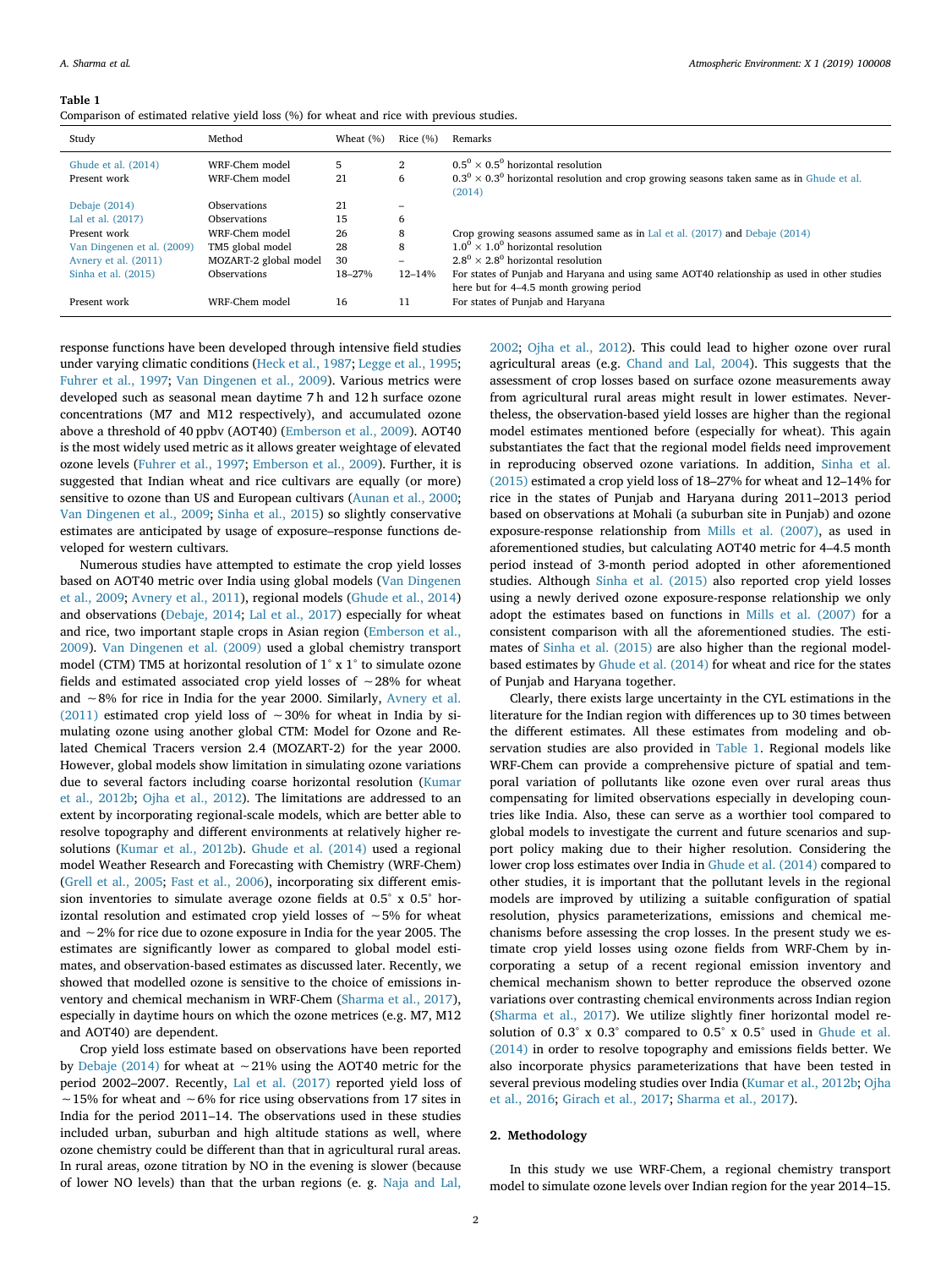The resulting surface ozone mixing ratios are used to calculate accumulated ozone above a threshold of 40 ppbv (AOT40) during respective crop growing period as follows:

$$
AOT40 = \sum_{i=1}^{n} ([O_3]_i - 40), \text{ for } O_3 \ge 40 \text{ ppbv}
$$
 (1)

where n is the number of daylight hours during the crop growing season.

Exposure-response functions based on AOT40 metric are used to calculate the relative yield losses (RYLs) for wheat and rice, which are subsequently used to estimate crop production losses (CPLs) and associated economic cost losses (ECLs). Here we provide further details about the model including various parameterizations and chemical mechanism incorporated to simulate ozone and the subsequent calculations involved in estimating crop yield loss.

## *2.1. Regional chemistry transport model*

WRF-chem (version 3.8.1) is run over domain centered at  $22^{\circ}$ N and 83<sup>o</sup>E with 92 points in east-west direction and 118 points in north-south direction. The model domain defined on Mercator projection is shown in Fig. 1a. The horizontal resolution of the model is ∼0.3° x 0.3° with 51 vertical levels from the surface up to 50 hPa. Initial and boundary conditions for meteorology are provided from ERA-interim reanalysis (www.ecmwf.int/en/research/climate-reanalysis/browse-reanalysisdatasets). Various physics and chemistry options incorporated in the model are given in Table S1. Further, we incorporate Four-dimensional data assimilation (FDDA) technique at all vertical levels with nudging coefficients of 0.0006 for temperature, horizontal winds, and water vapor mixing ratio (Kumar et al., 2012a; Ojha et al., 2016).

Anthropogenic emissions of ozone precursors over are included from a recent regional inventory: Southeast Asia Composition, Cloud, Climate Coupling Regional Study (SEAC4RS) inventory (Lu and Streets, 2012), prepared as a part of NASA SEAC4RS field campaign. The annual emissions in the inventory are available at spatial resolution of 0.1° x 0.1° for the year 2012. The north western parts of the domain, not covered by SEAC4RS, were filled in using the Hemispheric Transport of Air Pollution (HTAP) inventory (Janssens-Maenhout et al., 2015). The spatial distribution of nitrogen oxides  $(NO<sub>x</sub>)$  emissions in the SEAC4RS inventory is shown in Fig. 1b. Since SEAC4RS inventory provides total annual emissions, we incorporated the seasonality derived from the Reanalysis of Tropospheric chemical composition (RETRO) inventory (https://gcmd.gsfc.nasa.gov/records/GCMD\_ GEIA\_RETRO.html) as shown in Fig. S1. Biomass-burning emissions are included through the Fire Inventory from NCAR (FINN) version 1.0 (Wiedinmyer et al., 2011). The biogenic emissions are taken from the Model of Emissions of Gases and Aerosols from Nature (MEGAN) (Guenther et al., 2006). Initial and boundary conditions for chemistry are provided from the Model for Ozone and Related Chemical Tracers (MOZART-4/GEOS5) (http://www.acom.ucar.edu/wrf-chem/mozart.shtml). Model chemistry is based on the Regional Acid Deposition Model – 2nd generation



(RADM2) chemical mechanism (Stockwell et al., 1990), which has been used in several studies over India previously (Michael et al., 2013; Ojha et al., 2016; Girach et al., 2017) and was found to compute ozone in better agreement with observations over India during pre-monsoon when ozone photochemistry is more intense (Sharma et al., 2017).

Model simulation is performed for the period February 19th, 2014–March 1st, 2015 with first 10 days considered as the model spin up. Surface ozone mixing ratios obtained from the model are used to calculate AOT40.

### *2.2. Crop damage and economic losses*

We use crop production data for wheat and rice available on district level from "Special Data Dissemination Standard Division, Directorate of Economics and Statistics, Ministry Of Agriculture and Farmers Welfare, Government Of India" (https://aps.dac.gov.in/APY/Index. htm). Rice is grown in Kharif (usually June–October) and Rabi season (usually November–April) in India, whereas, wheat is grown primarily as a Rabi crop in the region. In order to calculate crop damage we take 90 days ozone exposure period, as usually adopted in other similar studies, which in the present study is mid June – mid September for Kharif, and December–February for Rabi, as also considered in Ghude et al. (2014). Following exposure-response functions from Mills et al. (2007), as in other studies listed in Table 1, are used to calculate relative yield (RY) losses.

For wheat: 
$$
RY = -0.0000161 \times AOT40 + 0.99
$$
 (2)

For rice:RY = 
$$
-0.0000039 \times \text{AOT40} + 0.94
$$
 (3)

The functions are scaled to have RY value of 1 at zero value of AOT40 (Van Dingenen et al., 2009; Ghude et al., 2014). Relative yield values from above functions are used to calculate relative yield losses (RYLs) for crops (RYL = 1-RY). Subsequently, these RYL values are used to calculate the crop production losses (CPL) after converting district level crop production (CP) data to gridded format having same horizontal resolution as that of the model (0.3° x 0.3°). For each grid cell i, CPL<sub>i</sub> is calculated from RYL<sub>i</sub> and CP<sub>i</sub> as (following Van Dingenen et al., 2009; Avnery et al., 2011, Ghude et al., 2014)

$$
CPL_i = \frac{RYL_i}{1 - RYL_i} \times CP_i
$$
\n(4)

Following the methodology of Avnery et al. (2011), the crop production loss from all grid cells within the country (or a state) are added to obtain nationwide (statewise) losses. Further, nationwide (statewise) RYL is calculated as nationwide (statewise) CPL divided by the total theoretical nationwide (statewise) CP without any injury due to ozone exposure (CP + CPL). The economic cost loss (ECL) is calculated by multiplying CPL with the corresponding minimum support price (MSPs) for a crop decided by Government of India for the year 2014–15 (http://cacp.dacnet.nic.in/ViewContents.aspx?Input=1&PageId=36&  $KevId = 0$ ).

## 3. Results

#### *3.1. Spatial distribution of modelled surface ozone and AOT40*

The spatial distribution of 24 h average surface ozone during the Kharif and Rabi seasons is shown in Fig. 2. During the Kharif season, Indo-Gangetic plain (IGP) generally experiences elevated levels of ozone (40–60 ppbv) due to high pollution loading, intense solar radiation and less precipitation (e. g. Ojha et al., 2012). Surface ozone mixing ratios are mostly found to be lower (below 40 ppbv) in the rest of the Indian region, especially in the south. On the other hand, during the Rabi season, surface ozone mixing ratios are found to be below 45 ppbv along most of the IGP, except eastern part where the levels are mostly above 45 ppbv. The low ozone levels along western and central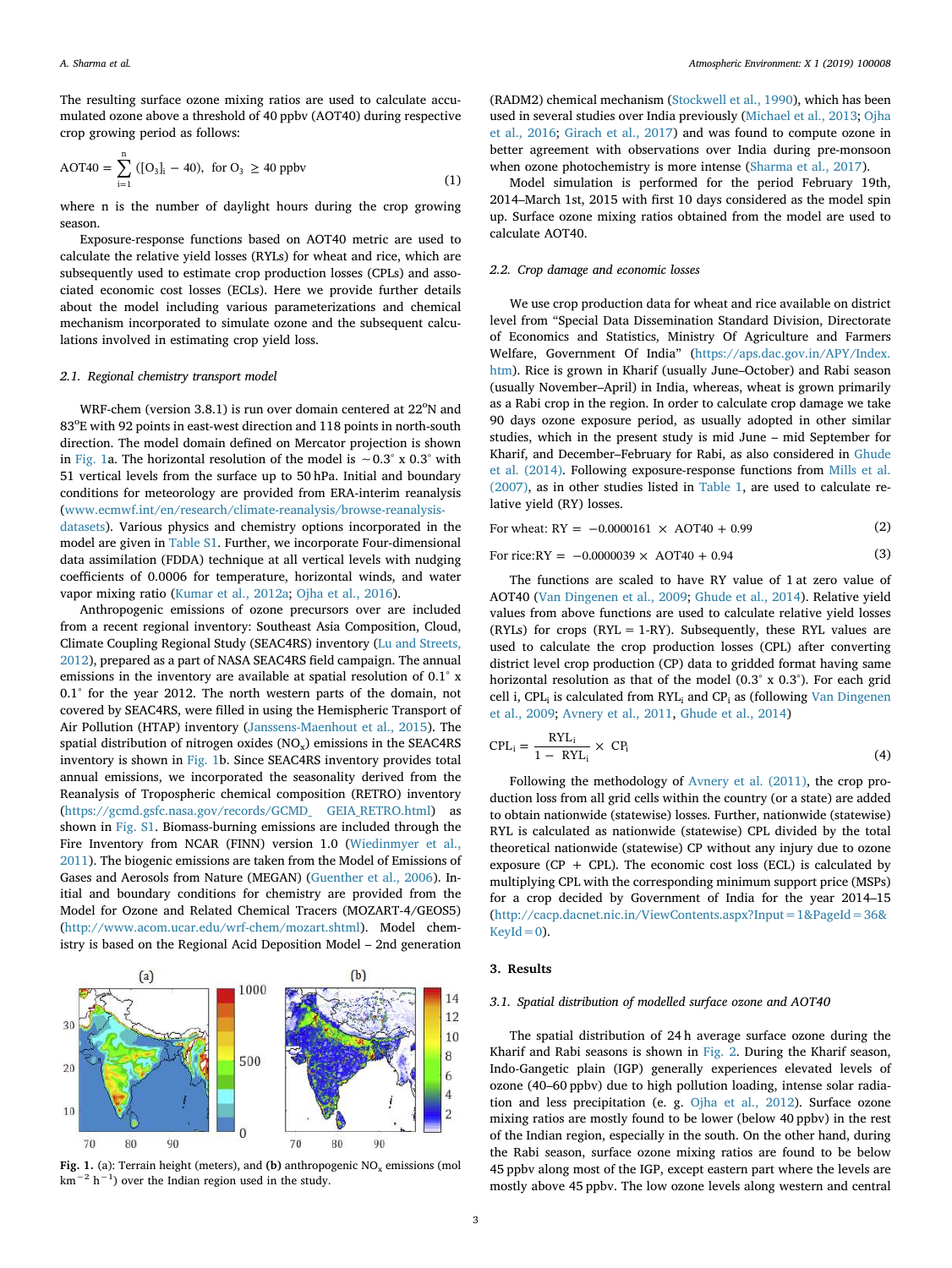

Fig. 2. Average surface ozone (in ppbv) during (a) Kharif (mid June - mid September), and (b) Rabi growing season (December–February).

IGP are due to less intense solar radiation, coupled with increased  $NO<sub>x</sub>$ titration resulting from stronger emissions in the region during this period (Kumar et al., 2012b). Rest of the Indian region experiences high levels (40–60 ppbv) of surface ozone during this period. Elevated ozone levels (above 50 ppbv) are seen in part of Arabian Sea region included in the domain and north part of the Bay of Bengal. Similar spatial distribution of surface ozone over India have been reported in earlier studies (e.g. Kumar et al., 2012b; Ojha et al., 2012).

WRF-Chem has been shown to better reproduce ozone as compared to global models when evaluated against ground based, balloon-borne, aircraft-based, and satellite-based observations (e.g. Kumar et al., 2012b; Ojha et al., 2016; Sharma et al., 2017). Spatial distribution of ozone simulated in the present study is also found to be similar to aforementioned modeling studies over India (e.g. Kumar et al., 2012b; Ojha et al., 2012). Nevertheless, we compare the WRF-Chem simulated seasonal variation in surface ozone with observations at several sites in different regions of India (Supplementary material–Section S1 and Figs. S2 and S3). The evaluation is performed using Normalized Mean Bias (NMB) and fraction of modelled values within 0.5–2 times of the observed values (FAC2) (e.g. Derwent et al., 2010; Dore et al., 2015). We find that for all the sites NMB and FAC2 values are within the recommended range (NMB <  $0.2$ ; FAC2 > 0.5) with FAC2  $\geq 0.9$  at all the sites indicating an adequate model performance for its subsequent use to analyze the crop losses. The spatial distribution of AOT40 derived from hourly values of surface ozone during Kharif and Rabi seasons is shown in Fig. 3. Similar to the distribution of ozone, the AOT40 distribution pattern also shows high values (15000 ppbvh) along the IGP during Kharif season, and in eastern IGP, central India and coastal regions during Rabi season. These AOT40 values are used to calculate relative yield loss (RYLs) for the crops as discussed in the next section.

## *3.2. Spatial distribution of CP, RYL and CPL*

Fig. 4 shows the gridded distributions of total wheat production (CP for wheat), percentage relative yield loss (% RYL) derived using AOT40 for the regions of wheat production, and crop production loss (CPL) for



Fig. 3. AOT40 during (a) Kharif; and (b) Rabi crop growing season. Units are in ppbv h.

4

the year 2014–15 (also see Fig. S4 in the Supplement for locations of different states in India which are part of subsequent discussion). The major wheat producer states are in the IGP (Punjab, Haryana and Uttar Pradesh/UP) with significant contribution from states of Madhya Pradesh (MP), Rajasthan and Bihar (Fig. 4a). Over most of the high wheat producing regions RYL generally varies between 15 and 30% (Fig. 4b). Though the high values of RYL are seen in the eastern IGP and lower western region of India ( $> 30\%$ ), the contribution of these regions to total wheat production is comparatively less which also results in less contribution to total crop damage. The resulting crop damage (Fig. 4c) shows high loss intensity (tonnes/model grid area) in Punjab, Haryana, eastern UP, western Bihar and some parts of MP.

Fig. 5 shows the CP, %RYL and CPL for rice in the year 2014–15 for both Kharif and Rabi rice production aggregated. Major contributors to total annual rice production are in the IGP region (Punjab, UP, Bihar and West Bengal/WB) and states of Orissa and Andhra Pradesh (AP) as seen in Fig. 5a. The relative yield loss (% RYL) distribution in Fig. 5b shows losses of up to 20% in the north west IGP (in the state of Punjab). Over rest of the IGP region %RYL is generally between 6 and 12%. In other regions of India, the %RYL values are seen to be less due to lower AOT40. Fig. 5c for resulting crop damage shows highest loss density along IGP belt especially in north western (Punjab) and eastern IGP (state of West Bengal).

## *3.3. Nationwide and statewise RYL and comparison with other studies*

Fig. 6a shows the %RYL for wheat at national level (also see Table 1), and for the high wheat producing states. The total nationwide RYL for wheat is 21% which is substantially higher than the value of ∼5% reported in Ghude et al. (2014). Our estimates are similar to the RYL reported by Debaje (2014) based on observations and higher than the value of 15% reported by Lal et al. (2017). Here it should be noted that wheat growing season is considered as January–March in Debaje (2014) and Lal et al. (2017) as compared to the December–February period in the present study following Ghude et al. (2014). To make a consistent comparison with these studies we also present the wheat loss estimate for January–March period in Table 1. RYL for wheat (∼26%) during this period is found to be higher than observation-based estimates because in the model differing chemistry over rural areas is accounted for as compared to urban/suburban stations where measurements were generally conducted. To illustrate this further we present distribution of percentage relative yield loss (%RYL) for wheat during Rabi season in the present study along with observation sites used to calculate RYL, for north India, in Lal et al. (2017) in supplementary figure (Fig. S5). Here the yield losses at the measurement sites are seen to be lower than the surrounding rural areas. This is also shown based on ozone diurnal variations at Delhi (urban site), Mohali (suburban site) and over entire Punjab and Haryana regions together after spatial averaging, thus accounting for ozone levels in surrounding rural areas also (Fig. S6). It is seen that the regional ozone levels in the two leading wheat producing states are higher than Mohali throughout the daytime and Delhi towards the end of the day. The higher ozone levels in rural areas translate to higher AOT40 values leading to enhanced crop yield losses. Therefore, it is suggested that the assessments of ozone impact on crops in rural agricultural areas by deriving yield losses from measurements made in various stations (including urban/suburban) might lead to an underestimation. All these RYL estimates for wheat including in the present study are lower than the global modeling-based estimates of 28% and 30% reported in Van Dingenen et al. (2009) and Avnery et al. (2011) respectively. This is attributed to an overestimation of ozone by global models over Indian region leading to high yield losses.

From Fig. 6, the RYL estimates in some leading wheat producing states are ∼21% in UP, 16% in Punjab and Haryana each, 19% in Rajasthan and 23% in MP. The RYL estimate of 16% for states of Punjab and Haryana together is lower than the observation based estimate of 18–27% in Sinha et al. (2015) (also see Table 1). Higher estimate in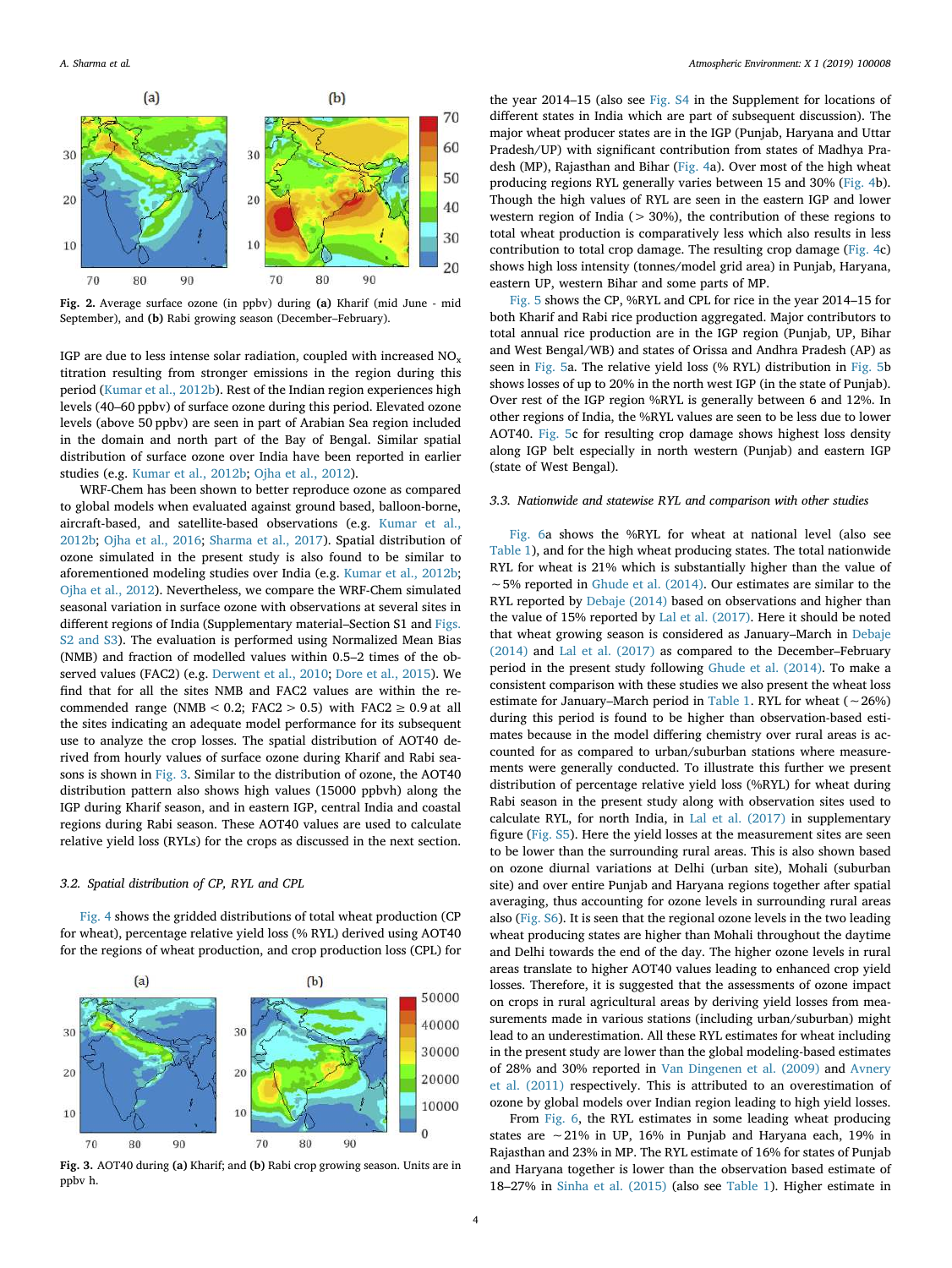

Fig. 4. (a) Total Wheat production (Rabi growing season) in tonnes/model grid; (b) Percentage relative yield loss (%RYL); and (c) Crop production loss (CPL) for wheat in tonnes/model grid in each model grid.



Fig. 5. (a) Total Rice production (both Kharif and Rabi growing seasons) in tonnes/model grid; (b) Percentage relative yield loss (%RYL); and (c) Crop production loss (CPL) for rice in tonnes/model grid in each model grid.

Sinha et al. (2015) is due to the fact that the study took ozone exposure period for wheat as 4–4.5 months as compared to 3 months generally adopted. Nevertheless, estimates in the present study and in Sinha et al. (2015) are significantly higher than the estimates reported in Ghude et al. (2014) for Punjab and Haryana as discussed in section 1 also.

Fig. 6b shows the %RYL estimates for rice at national level (also see Table 1) and for some leading rice producing states. Our nationwide RYL estimate of rice (∼6%) is higher than the value of ∼2% reported by Ghude et al. (2014). Although the estimate is similar to the losses reported in observation based study by Lal et al. (2017) but the crop growing periods again differ in two studies. For the same rice growing season as assumed in Lal et al. (2017) our estimates are slightly higher (8%) as shown in Table 1. This is because the model captures the rural chemistry and measurements used in Lal et al. (2017) include data from urban/suburban/high altitude sites. The state wise estimates for some states are ∼9% for UP, 11.5% for Punjab, 9% for Haryana, 7% for WB and 4% for Orissa (Fig. 6). The combined RYL estimate for Punjab and Haryana together is ∼11% in the present study which is slightly lower





Fig. 6. Relative yield loss (%) for (a) Wheat; and (b) Rice in several respective crop growing states of India (green) due to surface ozone exposure for the year 2014–15. National average relative yield loss is also added in red. (For interpretation of the references to colour in this figure legend, the reader is referred to the web version of this article.)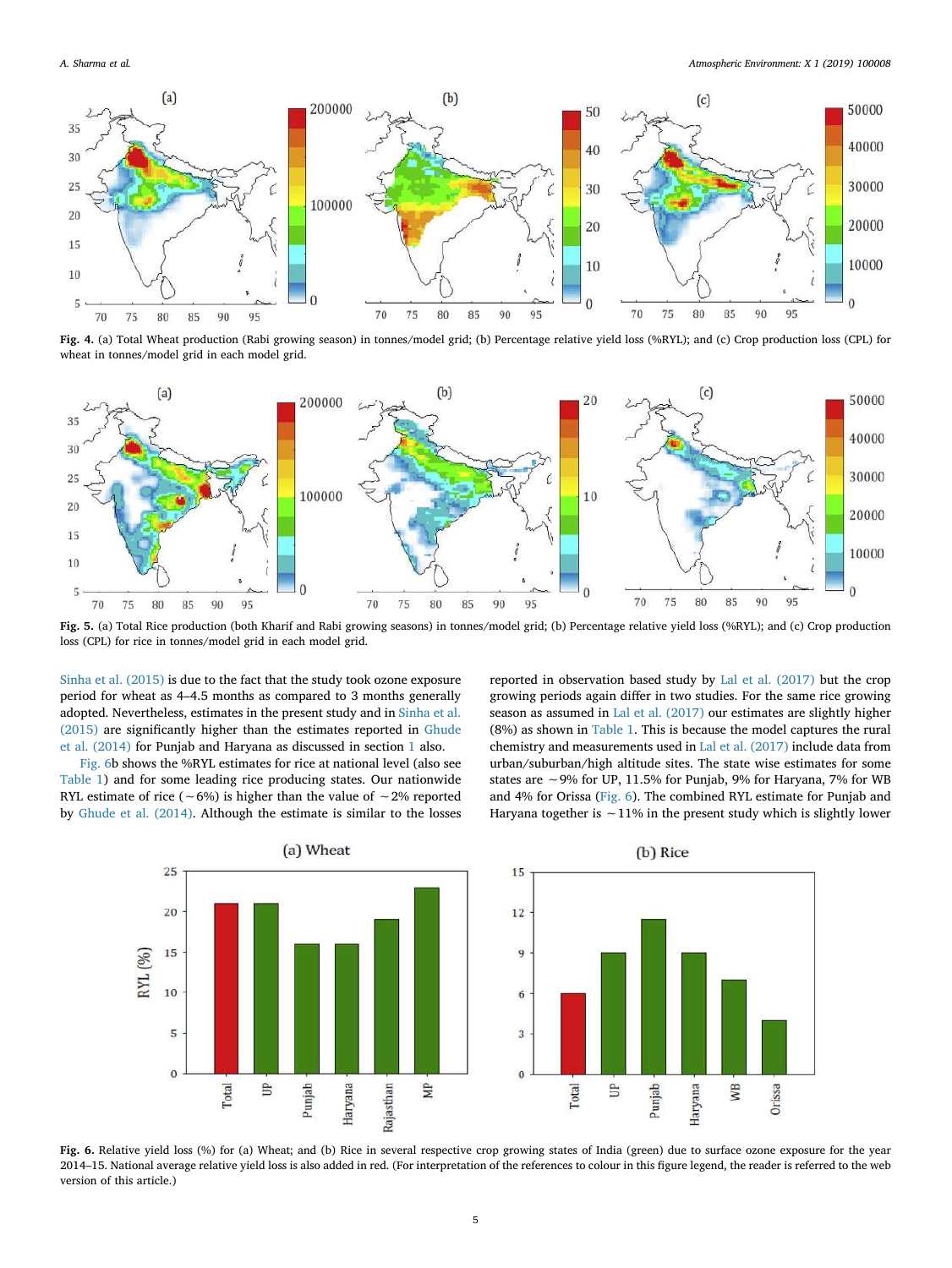

Fig. 7. Crop production loss (in million tonnes) for (a) Wheat; and (b) Rice in several respective crop growing states of India (green) due to surface ozone exposure for the year 2014–15. National average crop production loss is also added in red. (For interpretation of the references to colour in this figure legend, the reader is referred to the web version of this article.)

than the estimate of 12–14% in Sinha et al. (2015) (also see Table 1) due to the fact that the latter study took ozone exposure period for rice as 4 months as compared to 3-month period in the present study. Overall the RYL estimates for wheat and rice in the present study are higher than the estimates in several observations based studies and also show an improvement over the estimates in a previous regional modeling study.

The estimates in this study are not free of uncertainties, which may be due to uncertainties in model simulated ozone and exposure-response functions incorporated to name few. Nevertheless, we employed a model setup, which has demonstrated the better ozone build up over differing chemical environments in India. Further, as the Indian wheat and rice cultivars are equally or more sensitive to ozone than western cultivars so using western derived exposure-response functions might have led to conservative results.

#### *3.4. Nationwide and statewise CPL and ECL*

The total nationwide CPL for wheat in the present study is ∼22 million tonnes (Fig. 7a) in the year 2014–15. Out of this, states of UP and MP bear the most losses at ∼5 and 5.5 million tonnes respectively. Other than these, the estimates of CPL are ∼3 million tonnes in Punjab and ∼2 million tonnes in Haryana and Rajasthan each. Fig. 7b shows the nationwide CPL for rice as ∼6.5 million tonnes in the year 2014–15 with the states of UP and Punjab bearing the most losses at ∼1 and 1.5 million tonnes respectively. We also find that more than half of the nationwide crop production losses (CPLs) for wheat and rice due to ozone exposure occur in the IGP region (consisting of states of Punjab, Haryana, UP, Bihar and WB) which is due to the combined effect of higher crop production and exposure to elevated pollution loading in the region.

Economic cost losses (ECL) are calculated using minimum support prices for the year 2014–15 (Fig. 8). The nationwide ECL is estimated at ∼5 billion USD and ∼1.5 billion USD for wheat and rice respectively in the year 2014–15. States of UP and MP sustain losses of more than 1 billion USD each for wheat, while, for rice the losses are highest in UP and Punjab at ∼0.3 billion USD each. The economic losses in the present study are compared with the estimates in various previous studies in Fig. 9. The current estimates (∼5 billion USD for wheat and 1.5 billion USD for rice) are on the higher side as compared to previous estimates (0.6–4.3 billion USD for wheat and 0.5–1.5 billion USD for rice) which is also a result of increasing crop prices in India. On the other hand, the total economic losses in Punjab and Haryana (∼1.1

billion USD for wheat and 0.4 billion USD for rice) are on the lower side as compared to estimates in Sinha et al. (2015) (∼1.3–2.1 billion USD for wheat and 0.4–0.5 billion USD for rice) primarily because of different ozone exposure periods taken in the two studies as mentioned before.

## 4. Summary and conclusions

In this study, we used regional chemistry transport model WRF-Chem to simulate hourly surface ozone mixing ratios to derive AOT40 over India, which was subsequently used to estimate the crop yield losses for wheat and rice and resulting economic loss in the year 2014–15. Our estimates reveal a nationwide relative yield loss (%RYL) of about 21% for wheat and 6% for rice. We also estimate RYL of about 16% for wheat and 11% for rice for the states of Punjab and Haryana together. These estimates are found to be substantially higher than those in previous regional modeling estimates (just 5% for wheat and 2% for rice) over India. Our estimates are also higher than the losses reported by several observation-based studies as the model does account for differing ozone chemistry in rural agricultural fields away from some of the urban (and semi-urban) monitoring stations. Total crop production losses are estimated to be about 22 million tonnes for wheat, with UP and MP states alone suffering losses of about 5 and 5.5 million tonnes respectively. For rice the estimated total crop production loss is 6.5 million tonnes with states of UP and Punjab sustaining losses of about 1 and 1.5 million tonnes respectively. More than half of the nationwide crop production losses (CPLs) for wheat and rice due to ozone exposure is found to occur over the IGP region (consisting of states of Punjab, Haryana, UP, Bihar and WB) due to the combined effects of higher crop production and exposure to elevated ozone levels. The associated economic losses due to CYL estimated in this study (∼5 billion USD for wheat and 1.5 billion USD for rice) are on the higher side when estimates from various studies are inter-compared (0.6–4.3 billion USD for wheat and 0.5–1.5 billion USD for rice) for which increasing crop price is also a contributing factor.

Kumar et al. (2018) showed that the surface ozone levels are bound to increase in the future (2045–2054) with maximum enhancement over the IGP belt which is an important agricultural region. This may translate to higher RYL estimates in the future thus posing threat to the food security of the country unless effective pollution mitigation measures are adopted. Development of ozone resistant cultivars is an alternative which needs to be explored in the future. Our study highlights a need to conduct long-term ozone observations near agricultural fields,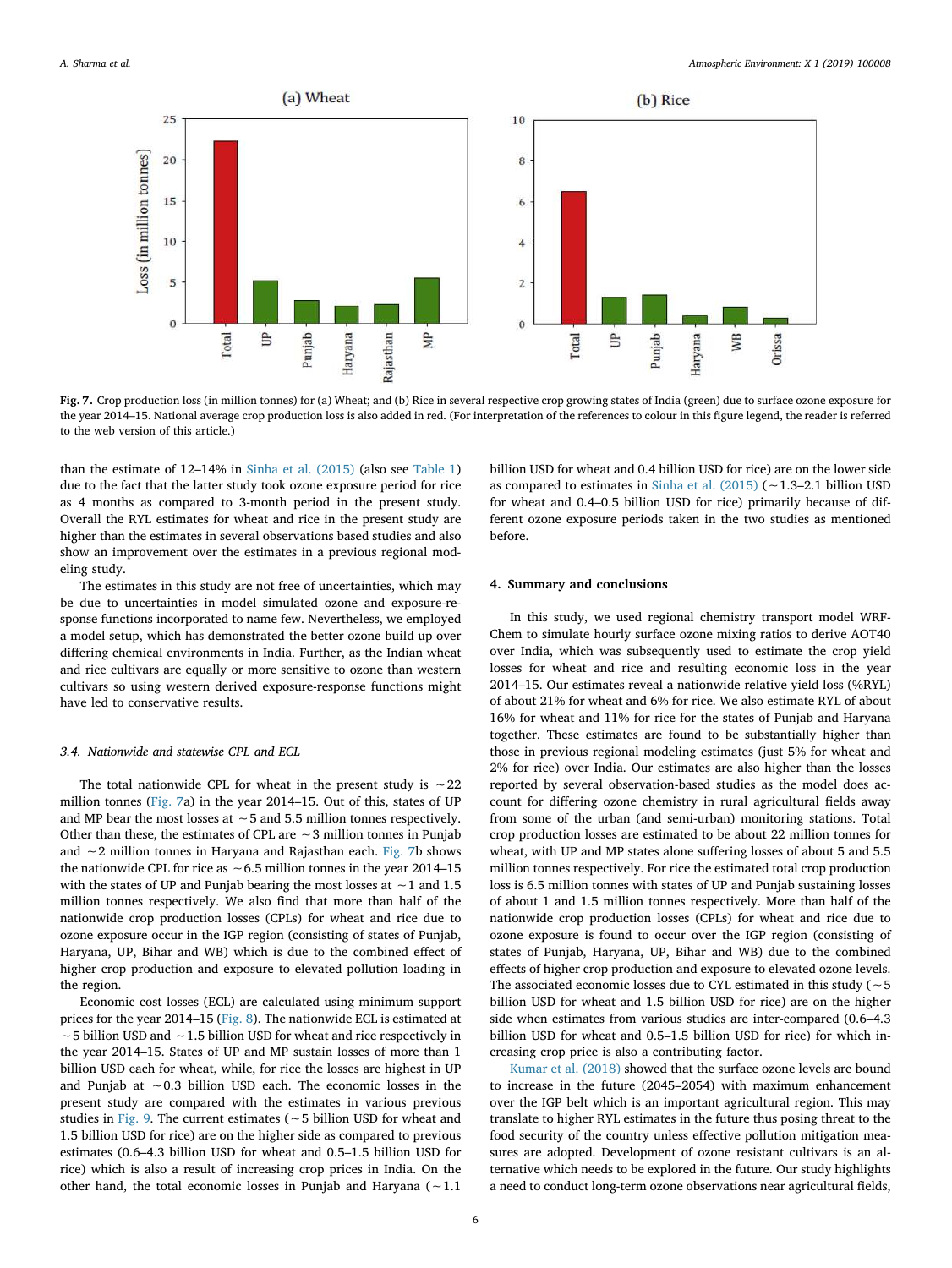

Fig. 8. Economic cost losses (in billion USD) for (a) Wheat; and (b) Rice in several respective crop growing states of India (green) due to surface ozone exposure for the year 2014–15. National average economic cost loss is also added in red. (For interpretation of the references to colour in this figure legend, the reader is referred to the web version of this article.)

and development of yearly emission database to provide further assessments required for policy making in India.

## Declaration of interest statement

The authors declare that they have no conflict of interest.

### Acknowledgements

Initial and boundary conditions data for meteorological fields were downloaded from ECMWF website (http://www.ecmwf.int/en/ research/climate-reanalysis/era-interim). Authors are thankful to Yafang Cheng (Max Planck Institute for Chemistry) for providing SEAC4RS emissions. The HTAP v2 anthropogenic emissions were

obtained from http://edgar.jrc.ec.europa.eu/htap\_v2/486index.php?  $SECURE = 123$ . Initial and boundary conditions for chemical fields are obtained from MOZART-4/GEOS5 output, which is acknowledged. The pre-processors and inputs for biogenic and biomass-burning emissions were downloaded from NCAR Atmospheric Chemistry website (http:// www.acd.ucar.edu/wrf-chem/). Usage of the High Performance Computing resources HYDRA (http://www.mpcdf.mpg.de/services/ computing/hydra), and Vikram (https://www.prl.res.in/prl-eng/hpc/ vikram\_hpc) are acknowledged. Constructive comments and suggestions from two anonymous reviewers are gratefully acknowledged.

#### Appendix A. Supplementary data

Supplementary data to this article can be found online at https://



Fig. 9. Comparison of Economic cost losses (in billion USD) for (a) Wheat; and (b) Rice in the present study with previous estimates in literature. The time period of estimates in all studies in shown above respective bars. Bars in green represent nationwide losses whereas bars in grey represent total losses in Punjab and Haryana. (For interpretation of the references to colour in this figure legend, the reader is referred to the web version of this article.)